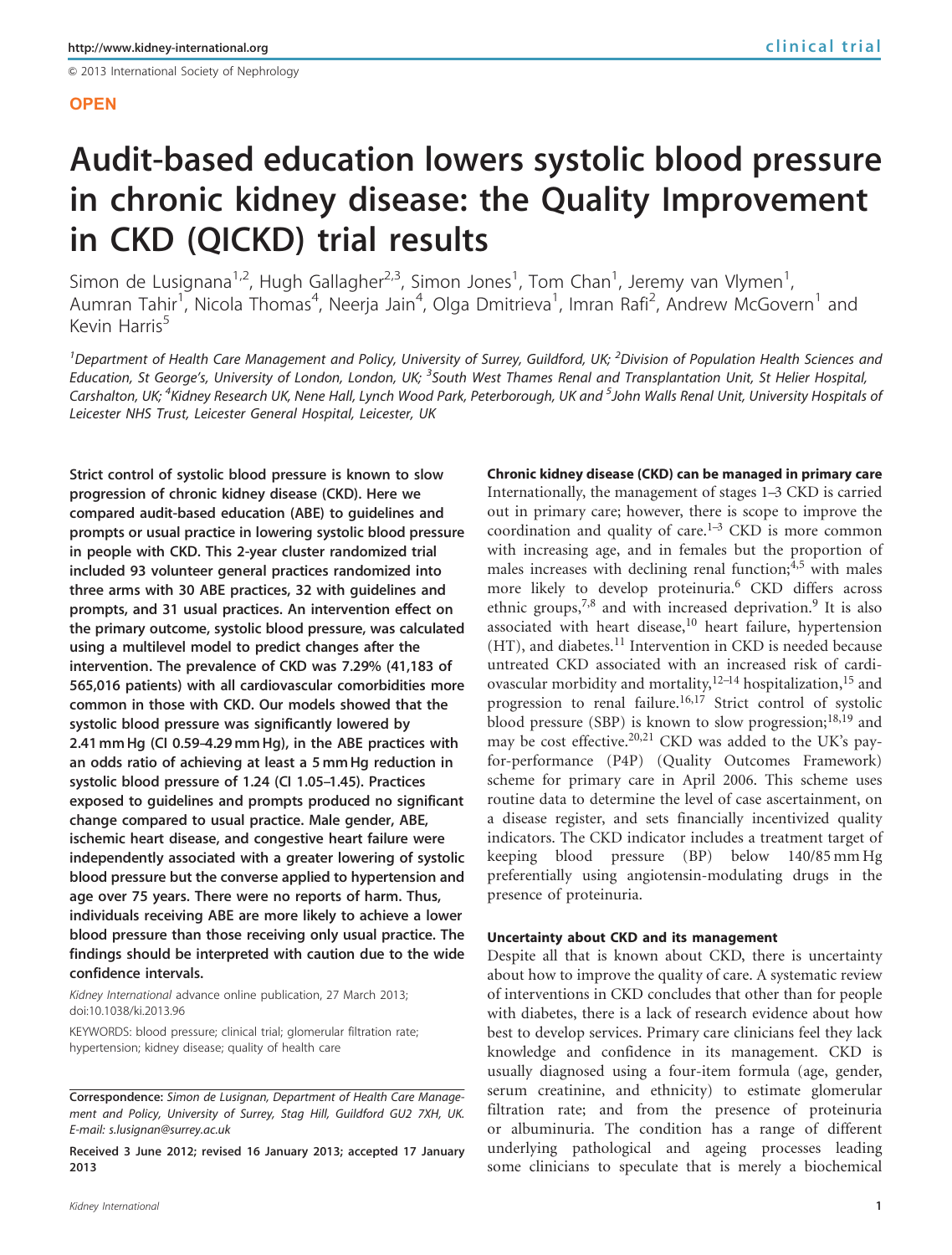construction rather than a disease per  $se^{22-24}$  A Cochrane review of the use of angiotensin-modulating drugs, the main recommended treatment, in early CKD reports uncertainty about their value,  $25,26$  other than for people with CKD and diabetes.[27](#page-10-0) In addition, a systematic review of interventions in CKD concludes that again, other than for people with diabetes, there is a lack of research as to how services to support management should be developed.<sup>[28,29](#page-10-0)</sup>

# An appropriate quality improvement (QI) intervention

Audit-based education (ABE) is a QI intervention developed over the last 15 years, which provides education, peer support, and documents the gap between achievement and guidelines. This is a complex, non-judgmental, educational intervention underpinned by the use of information technology to extract and make comparisons between practices and against evidence-based guidelines; details in Box 1.<sup>30</sup> In observational studies, this intervention improves the quality of cardiovascular disease management.<sup>[31,32](#page-10-0)</sup> The theoretical basis for this intervention is that audit and feedback, and professional meetings are known to have small but positive effects on quality.<sup>[33,34](#page-10-0)</sup> Any change that takes place might be explained by control theory,<sup>[35](#page-10-0)</sup> which suggests that this is most likely if feedback is accompanied by a target or action plan,  $36$  ideally in writing.  $37$ 

# Rationale for the study

A systematic review identified very few studies involving QI interventions to lower SBP in CKD, and those there were largely focused on high-risk groups, including ethnic minorities with interventions largely carried out by nurses and pharmacists.[18](#page-10-0) A subsequent diagnostic analysis, using focus groups, found primary care teams are uncertain about whether CKD was really a disease, disliked its diagnosis based on estimate glomerular filtration rate and found it very difficult to explain the condition to patients.<sup>[22](#page-10-0)</sup>

# Aim

We carried out this study to determine whether ABE might be effective in addressing the quality gap in CKD management using reduction in SBP as the primary outcome measure of improved management.

# RESULTS

# Recruitment and sample size

We over-recruited into the trial, anticipating that more practices would drop out than did. The registered practice populations consisted of 691,504 registered people. The mean age of the population was 41.1 years (s.d. 22.36 years) and the mean index of multiple deprivation 17.4 (s.d. 13.66, Supplementary Table S6 online). There were 30 practices in the ABE arm with a mean list size of 9082; 32 practices in the guidelines and prompts (G&P) arm with a mean list size of 6992; and 31 practices in usual practice (UP) arm with a mean list size of 6300 ([Table 1](#page-2-0)). During the course of the study, 10.6% of the population died or left the trial practices. Ethnicity was recorded for around half the population and

# Box 1 | Components of audit-based education (ABE)

- 1. Anonymized extraction of the data set required to report any whether there was any quality improvement. The usual components are:
	- a. Denominator to allow standardization of prevalence.
	- b. Subset of people with the target condition—to create a virtual disease register.
	- c. Clinically relevant comorbidities, risk factors, and treatment.
- 2. Processing that data to make it informative and providing comparative feedback combined with academic detailing. A key feature is presenting comparative feedback comparing practices at twice yearly meetings held within a locality/primary care organization. These meetings are called Data Quality Workshops (DQW), generally locally led with a consultant of the relevant discipline attending as a specialist resource.
- 3. In addition to the presentation at the DQW practices are provided two additional printed aids:
	- a. 'Laminate'—a single laminated A4 page summary of the practice demographics and case ascertainment compared with others who attended the DQW. This is for the practice notice board or other prominent location (we recommend wherever they take their breaks).
	- b. Workbook—a slide by slide explanation of the DQW presentation—and what the data means for their practice, compared with their peers and any evidence-based guidance.
- 4. Running local searches in the practices to provide lists of patients that need to be targeted for intervention. These lists are usually generated by individual GP. Experiential learning is that audit lists of up to 150 per 10,000 registered patients result in change.
- 5. Supporting education about the evidence-base and providing coding or other training is provided as required.
- 6. Participants have been encouraged to contribute to the future development of the ABE program.

ABE is an intervention developed over 10 years ago; its aim is to provide feedback about performance against guidance. ABE includes feedback about quality compared with peers in a workshop setting usually led by a local GP with a specialist available as an expert resource, and also supported by academic detailing. ABE usually also identified lists of patients within the practices needing intervention.

69% of these had white ethnicity ([Table 1\)](#page-2-0). There were statistically significant differences between the population arms in demographics and proportions with cardiovascular comorbidities (Supplementary data files online).

# Class of CKD by study arm

The crude prevalence of CKD for the trial population (aged 18 years and over) was 9.84% for women, 4.74% for men, and 7.29% for the population. The age-standardized rates (based on the 2001 UK National Census) were 9.84% (95% confidence interval (CI) 9.73–9.95%), 3.69% (95% CI 4.66–4.81%), and 7.29% (95% CI 7.22–7.36%), respectively.

The CKD cases with before and after BP readings, included in our analysis,  $(n = 23,311)$  had a mean age of 75.1 years: 75.1 years in the ABE arm  $(n = 9333)$ ; 74.7 years in G&P  $(n = 6871)$ ; 75.3 years in the UP arm  $(n = 7107,$  [Table 2](#page-3-0)).

The mean deprivation score for the CKD cases was 15.8 and ethnicity was recorded for 60.6%; there were statistically significant differences in these between the study arms. The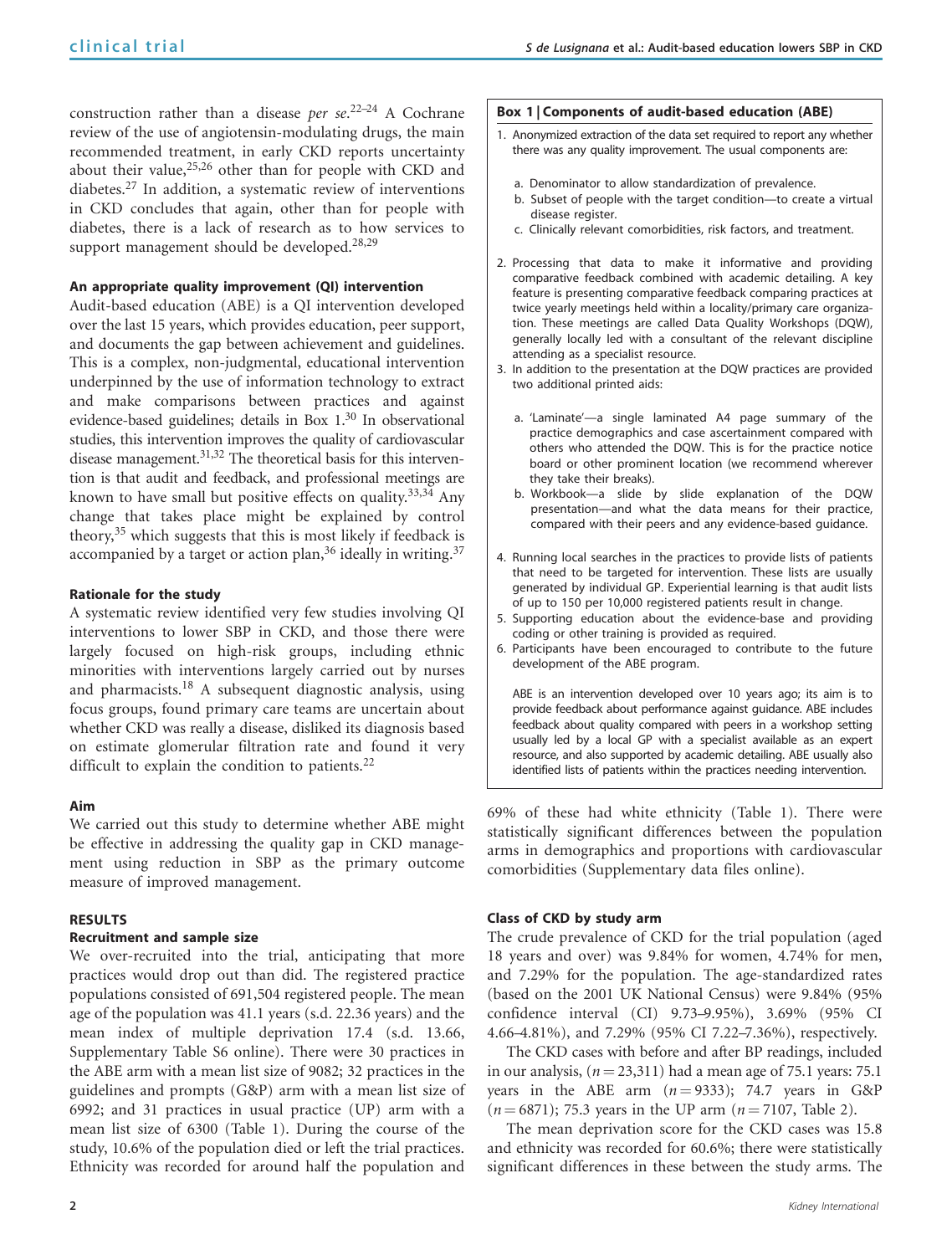|                                  | Audit-based education | Guidelines and prompts | Usual practice   | All practices<br>total | <b>Statistical test</b> |
|----------------------------------|-----------------------|------------------------|------------------|------------------------|-------------------------|
| List sizes for trial practices   |                       |                        |                  |                        | NPar $\chi^2$           |
| Trial population                 |                       |                        |                  |                        |                         |
| Patients                         | 272,467 (39.4%)       | 223,730 (32.4%)        | 195,307 (28.24%) | 691,504 (100%)         | P < 0.001               |
| Mean list size                   | 9082                  | 6992                   | 6300             | 7436                   |                         |
| Adult population                 |                       |                        |                  |                        |                         |
| Patients                         | 223,847 (39.6%)       | 181,318 (32.1%)        | 159,851 (28.29%) | 565,016 (100%)         | P < 0.001               |
| Mean list size                   | 7462                  | 5666                   | 5156             | 6075                   |                         |
| Demographics of population       |                       |                        |                  |                        |                         |
| Age (years)                      |                       |                        |                  |                        |                         |
| n                                | 272,467 (39.4%)       | 223,730 (32.4%)        | 195,307 (28.24%) | 691,504 (100%)         | <b>ANOVA</b>            |
| Mean                             | 41.4                  | 40.1                   | 41.8             | 41.1                   | P < 0.001               |
| s.d.                             | 22.3                  | 22.2                   | 22.6             | 22.4                   |                         |
| Gender                           |                       |                        |                  |                        |                         |
| Female                           | 135,305 (49.7%)       | 110,600 (49.4%)        | 98,457 (50.4%)   | 344,362 (49.8%)        | Pearson $\chi^2$        |
| Male                             | 137,162 (50.3%)       | 113,130 (50.6%)        | 96,850 (49.6%)   | 347,142 (50.2%)        | P < 0.001               |
| Multiple deprivation index score |                       |                        |                  |                        |                         |
| n                                | 250,832 (38.9%)       | 208,577 (32.3%)        | 185,651 (28.8%)  | 645,060 (100%)         | <b>ANOVA</b>            |
| Mean                             | 16.1                  | 20.5                   | 15.6             | 17.4                   | P < 0.001               |
| s.d.                             | 13.1                  | 14.7                   | 12.6             | 13.7                   |                         |
| Ethnicity for population         |                       |                        |                  |                        | Pearson $\chi^2$        |
| Not recorded or not stated       | 155,035 (56.9%)       | 96,946 (43.3%)         | 104,723 (53.6%)  | 356,704 (51.6%)        | P < 0.001               |
| White                            | 75,249 (27.6%)        | 82,851 (37.0%)         | 71,547 (36.6%)   | 229,647 (33.2%)        |                         |
| Mixed                            | 2607 (1.0%)           | 3737 (1.7%)            | 1483 (0.8%)      | 7827 (1.1%)            |                         |
| Asian or Asian British           | 25,088 (9.2%)         | 26,925 (12.0%)         | 8289 (4.2%)      | 60,302 (8.7%)          |                         |
| <b>Black or black British</b>    | 11,875 (4.4%)         | 10,306(4.6%)           | 6857 (3.5%)      | 29,038 (4.2%)          |                         |
| Chinese or other ethnicity       | 2613 (1.0%)           | 2965 (1.3%)            | 2408 (1.2%)      | 7986 (1.2%)            |                         |
| Trial practices (n)              | 272,467 (100.0%)      | 223,730 (100.0%)       | 195,307 (100.0%) | 691,504 (100.0%)       |                         |
| Comorbidities                    |                       |                        |                  |                        | Pearson $\gamma^2$      |
| <b>Diabetes</b>                  | 10,969 (4.9%)         | 9465 (5.2)             | 7322 (4.6)       | 27,756 (4.9)           | P < 0.001               |
| Hypertension                     | 35,513 (15.9)         | 27,216 (15.0)          | 25,680 (16.1)    | 88,409 (15.6)          | P < 0.001               |
| Heart failure                    | 1659(0.7)             | 1581 (0.9)             | 1313 (0.8)       | 4553 (0.8)             | P < 0.001               |
| Peripheral vascular disease      | 1341 (0.6)            | 1342 (0.7)             | 1147(0.7)        | 3830 (0.7)             | P < 0.001               |
| Ischemic heart disease           | 8491 (3.8)            | 6654 (3.7)             | 6266(3.9)        | 21,411 (3.8)           | P < 0.001               |
| Cerebrovascular disease          | 2472 (1.1)            | 2302 (1.3)             | 1994 (1.2)       | 6768 (1.2)             | P < 0.001               |

# <span id="page-2-0"></span>Table 1 | Baseline characteristics of the population in each study arm

Abbreviation: ANOVA, analysis of variance.

Complete case analysis including deaths and leavers during the trial.

Bold values indicate the total of the three columns to the left.

proportion of people with HT and stroke was not significantly different between the arms of the study, but the proportions of other comorbidities were significantly different (Table 1). All the cardiovascular comorbidities were more common in the CKD cases than in the general population. The prevalence of diabetes was 4.9% in the practices' overall adult population and 19.2% in the CKD cases; HT 15.6% versus 71.4%; heart failure 0.8% versus 5.8%; peripheral vascular disease 0.7% versus 4.0%; cerebrovascular disease (stroke or transient ischemic attack (TIA) 1.2% versus 6.3% for the overall population and CKD cases population respectively.

# Fall in SBP between study arms

Mean SBP fell by 4.91 (95% CI 4.51–5.32) mm Hg in the ABE arm, by 4.20 (95% CI 3.71–4.68) mm Hg in G&P, and 3.71 (95% CI 3.25–4.17) mm Hg in UP [\(Table 3](#page-3-0)). The fall was greatest with increasing age, the biggest reduction being in people over 75 years. Across all age bands the reduction in BP was greatest in the ABE arm of the study [\(Figure 1](#page-3-0)). When we compared the reduction in the ABE arm with pooled data from the other two arms the reduction in SBP is 0.96 mm Hg

(95% CI 0.439–1.429). There was no difference in the time period between observations between the SBP measures in the three arms of the study. The median and interquartile range between the BP readings by study arm were 943 days (833–1035), 941 days (829–1036), and 937 days (826–1031) for ABE, G&P, and UP arms, respectively.

A greater proportion of people in the ABE arm (12.3%) were at target post intervention compared with G&P (9.2%) and UP (9.3%, [Table 4\)](#page-4-0). The proportion of people with a  $>$  5 mm Hg reduction in SBP was 47.1% in ABE, 45.9% in G&P, and 45.3% in the UP arm. The odds ratio (OR) of achieving  $a > 5$  mm Hg reduction in ABE compared with UP, was 1.24 (95% CI 1.053–1.450,  $P = 0.010$ ). People with ischemic heart disease (IHD) also, had an increased OR 1.132 (95% CI 1.01–1.27;  $P = 0.033$ ; whereas people treated with 'other' antihypertensives (i.e., non-angiotensin-modulating drugs) and those over 75 years old had OR suggesting they were less likely to achieve  $a > 5$  mm Hg reduction in SBP [\(Table 5](#page-4-0)).

#### Change in process and outcome measures

Within the ABE arm, there was a greater switch to using angiotensin-modulating antihypertensive therapy (angioten-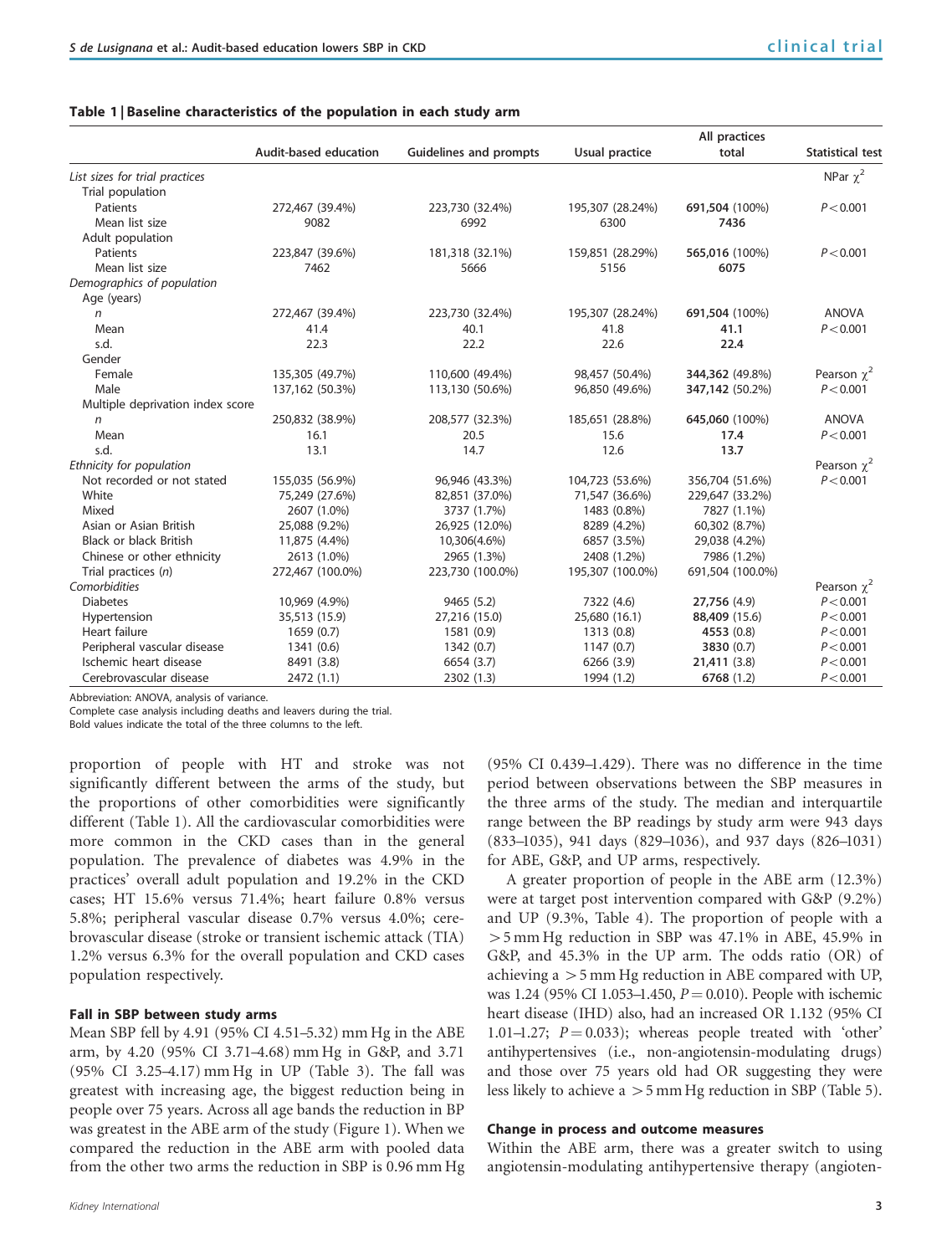# <span id="page-3-0"></span>Table 2 | Baseline characteristics of the CKD cohort with repeat SBP data

|                                  | <b>Audit-based education</b> | <b>Guidelines and prompts</b> | <b>Usual practice</b> | <b>All practices</b><br>total | <b>Statistical test</b> |
|----------------------------------|------------------------------|-------------------------------|-----------------------|-------------------------------|-------------------------|
| List sizes for trial practices   |                              |                               |                       |                               | NPar $\chi^2$           |
| Trial population                 |                              |                               |                       |                               |                         |
| Patients                         | 272,467                      | 223,730                       | 195,307               | 691,504                       | P < 0.001               |
| Mean list size                   | 9082.2                       | 6991.6                        | 6300.2                | 7435.5                        |                         |
| Adult population                 |                              |                               |                       |                               |                         |
| Patients                         | 204,124                      | 159,261                       | 140,822               | 504,207                       | P < 0.001               |
| Mean list size                   | 6804.1                       | 4976.9                        | 4542.6                | 5421.6                        |                         |
| Demographics of CKD cohort       |                              |                               |                       |                               |                         |
| Age (years)                      |                              |                               |                       |                               |                         |
| n                                | 9333 (40.04%)                | 6871 (29.48%)                 | 7107 (30.49%)         | 23,311 (100%)                 | <b>ANOVA</b>            |
| Mean                             | 75.08                        | 74.69                         | 75.32                 | 75.04                         | $P = 0.079$             |
| s.d.                             | 11.85                        | 11.92                         | 11.68                 | 11.82                         |                         |
| Gender                           |                              |                               |                       |                               |                         |
| Female                           | 6145 (65.84%)                | 4506 (65.58%)                 | 4760 (66.98%)         | 15,411 (66.11%)               | Pearson $\gamma^2$      |
| Male                             | 3188 (34.16%)                | 2365 (34.42%)                 | 2347 (33.02%)         | 7900 (33.89%)                 | $P = 0.023$             |
| Multiple Deprivation Index score |                              |                               |                       |                               |                         |
| n                                | 9333 (40.04%)                | 6871 (29.48%)                 | 7107 (30.49%)         | 23,311 (100%)                 | <b>ANOVA</b>            |
| Mean                             | 15.38                        | 17.76                         | 14.38                 | 15.77                         | P < 0.001               |
| s.d.                             | 12.45                        | 13.47                         | 10.61                 | 12.30                         |                         |
| Ethnicity for CKD cohort         |                              |                               |                       |                               | Pearson $\chi^2$        |
| Not recorded or not stated       | 4416 (47.32%)                | 2069 (30.11%)                 | 2701 (38.00%)         | 9186 (39.41%)                 | P < 0.001               |
| White                            | 3878 (41.55%)                | 3863 (56.22%)                 | 4011 (56.44%)         | 11,752 (50.41%)               |                         |
| Mixed                            | 45 (0.48%)                   | 85 (1.24%)                    | 27 (0.38%)            | 157 (0.67%)                   |                         |
| Asian or Asian British           | 565 (6.05%)                  | 550 (8.00%)                   | 143 (2.01%)           | 1258 (5.40%)                  |                         |
| <b>Black or black British</b>    | 386 (4.14%)                  | 279 (4.06%)                   | 204 (2.87%)           | 869 (3.73%)                   |                         |
| Chinese or other ethnicity       | 43 (0.46%)                   | 25 (0.36%)                    | 21 (0.30%)            | 89 (0.38%)                    |                         |
| Trial practices (n)              | 30 (32.26%)                  | 32 (34.41%)                   | 31 (33.33%)           | 93 (100%)                     |                         |
| Comorbidities CKD cohort         |                              |                               |                       |                               | Pearson $\chi^2$        |
| <b>Diabetes</b>                  | 1814 (19.44%)                | 1405 (20.45%)                 | 1263 (17.77%)         | 4482 (19.23%)                 | P < 0.001               |
| Hypertension                     | 6725 (72.06%)                | 4949 (72.03%)                 | 4979 (70.06%)         | 16,653 (71.44%)               | P < 0.001               |
| Heart failure                    | 527 (5.65%)                  | 444 (6.46%)                   | 373 (5.25%)           | 1344 (5.77%)                  | P < 0.001               |
| Peripheral vascular disease      | 347 (3.72%)                  | 296 (4.31%)                   | 293 (4.12%)           | 936 (4.02%)                   | $P = 0.001$             |
| Ischemic heart disease           | 1973 (21.14%)                | 1485 (21.61%)                 | 1428 (20.09%)         | 4886 (20.96%)                 | $P = 0.011$             |
| Cerebrovascular disease          | 550 (5.89%)                  | 444 (6.46%)                   | 468 (6.59%)           | 1462 (6.27%)                  | P < 0.001               |

Abbreviations: ANOVA, analysis of variance; CKD, chronic kidney disease; SBP, systolic blood pressure.

Bold values indicate the total of the three columns to the left.

# Table 3 | Change in systolic BP by arm of study

| <b>Systolic BP</b> | n      | Mean (mm Hg) | s.d. (mm Hg) | s.e.m. (mm Hg) |
|--------------------|--------|--------------|--------------|----------------|
| ABE                |        |              |              |                |
| <b>Before</b>      | 9333   | 138.98       | 17.73        | 0.18           |
| After              |        | 134.06       | 16.21        | 0.17           |
| Change             |        | 4.91         | 19.96        | 0.21           |
| G&P                |        |              |              |                |
| <b>Before</b>      | 6871   | 139.05       | 18.81        | 0.23           |
| After              |        | 134.85       | 16.54        | 0.20           |
| Change             |        | 4.20         | 20.61        | 0.25           |
| UP                 |        |              |              |                |
| <b>Before</b>      | 7107   | 139.37       | 18.20        | 0.22           |
| After              |        | 135.66       | 16.42        | 0.19           |
| Change             |        | 3.71         | 19.81        | 0.24           |
| Total              |        |              |              |                |
| <b>Before</b>      | 23,311 | 139.12       | 18.20        | 0.12           |
| After              |        | 134.78       | 16.38        | 0.11           |
| Change             |        | 4.33         | 20.12        | 0.13           |

Abbreviations: ABE, audit-based education; BP, blood pressure; G&P, guidelines and prompts; UP, usual practice.

sin-converting enzyme inhibitors (ACE) and angiotensin receptor blockers), and a lower rate of mortality and onset of cardiovascular disease compared with the other two arms.



Figure 1 | Fall in mean blood pressure (BP) by study arm between before and after time periods with increasing age. ABE, auditbased education; G&P, guidelines and prompts; UP, usual practice.

6.5% ( $n = 1058$ ) in the ABE arm; 6.9% ( $n = 712$ ) in G&P arm; and 5.8%  $(n = 623)$  people were switched to from non-ACE to ACE antihypertensive medicines. The annualized incidence of new cardiovascular disease by arm was 2.4%  $(n = 364)$ , 2.7%  $(n = 285)$ , and 3.0%  $(n = 325)$  for ABE, G&P,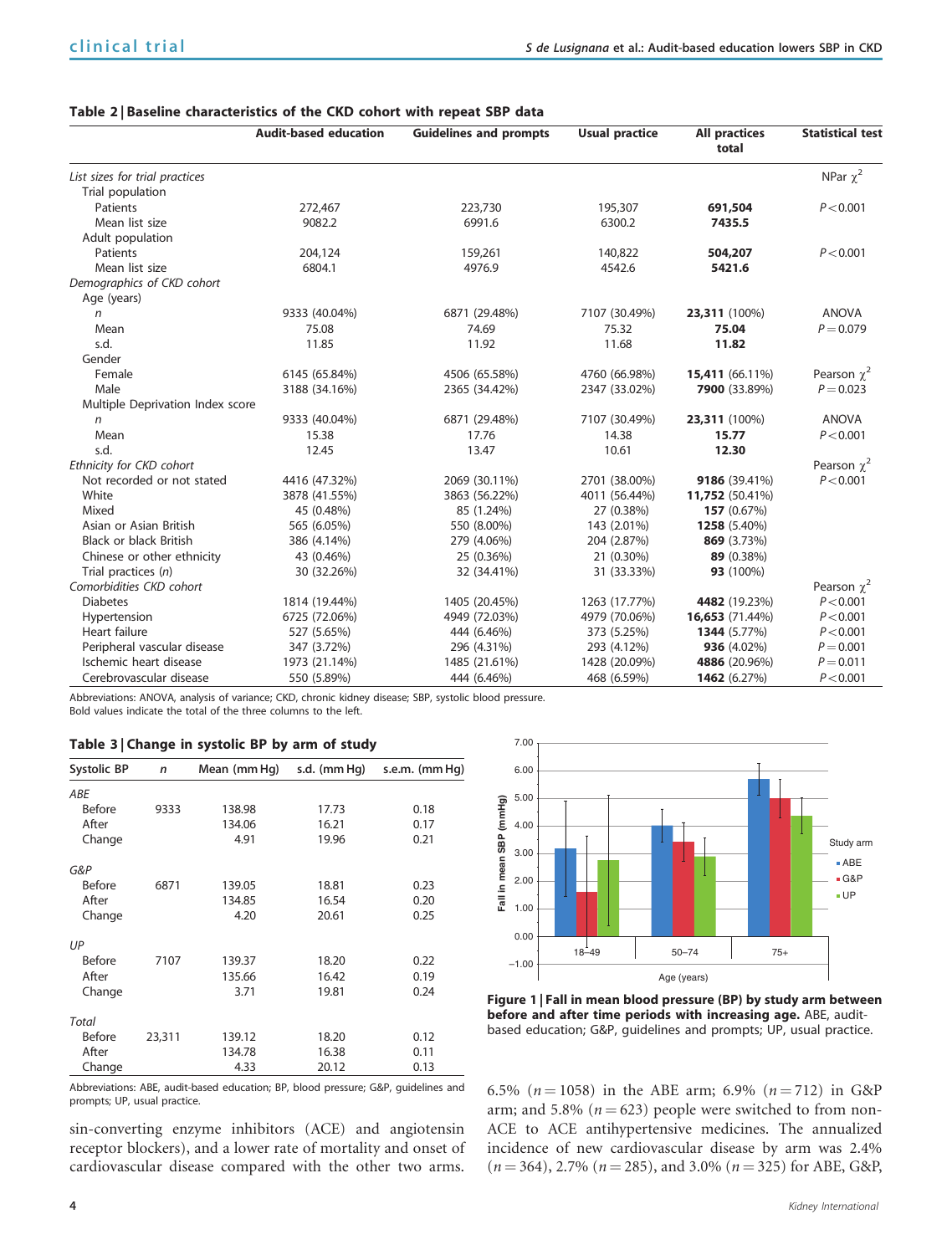<span id="page-4-0"></span>

|  |  |  |  | Table 4   Proportion of people reaching BP target by arm |
|--|--|--|--|----------------------------------------------------------|
|--|--|--|--|----------------------------------------------------------|

|                        |            | <b>Status afterward</b> |           |         |        |                                |                        |                                     |  |
|------------------------|------------|-------------------------|-----------|---------|--------|--------------------------------|------------------------|-------------------------------------|--|
|                        |            | Off target              | On target | Missing | Total  | <b>Before</b><br>(% at target) | After<br>(% at target) | <b>Difference</b><br>(% difference) |  |
| Audit-based education  |            |                         |           |         |        |                                |                        |                                     |  |
| Status before          | Off target | 2327                    | 2376      | 1167    | 5870   | 49.0                           | 61.1                   | 12.0                                |  |
|                        | On target  | 1267                    | 3258      | 1317    | 5842   |                                |                        |                                     |  |
|                        | Missing    | 531                     | 927       | 1886    | 3344   |                                |                        |                                     |  |
|                        | Total      | 4125                    | 6561      | 4370    | 15,056 |                                |                        |                                     |  |
| Guidelines and prompts |            |                         |           |         |        |                                |                        |                                     |  |
| Status before          | Off target | 1729                    | 1678      | 567     | 3974   | 50.2                           | 59.5                   | 9.2                                 |  |
|                        | On target  | 1046                    | 2393      | 663     | 4102   |                                |                        |                                     |  |
|                        | Missing    | 410                     | 620       | 1292    | 2322   |                                |                        |                                     |  |
|                        | Total      | 3185                    | 4691      | 2522    | 103,98 |                                |                        |                                     |  |
| Usual practice         |            |                         |           |         |        |                                |                        |                                     |  |
| Status before          | Off target | 1977                    | 1740      | 654     | 4371   | 47.6                           | 56.8                   | 9.3                                 |  |
|                        | On target  | 1084                    | 2287      | 680     | 4051   |                                |                        |                                     |  |
|                        | Missing    | 451                     | 680       | 1278    | 2409   |                                |                        |                                     |  |
|                        | Total      | 3512                    | 4707      | 2612    | 10,831 |                                |                        |                                     |  |

Abbreviations: ABE, audit-based education; BP, blood pressure; G&P, guidelines and prompts; UP, usual practice.

In all, 12.3% more are at target post intervention with ABE, 9.2% with G&P, and 9.3% with UP.

# Table 5 | A multilevel logistic model to predict impact of arm of study and other factors on reduction in systolic BP  $>$  5 mm Hg

| Model performance                                                                                                                                                                                      |                                                                |                                                             | $AIC = 11,851$ BIC = 11,916                                   | Log likelihood $=$<br>$-5916$                               | Deviance $=$ $-$ 5916                                       | ROC C<br>$stat = 0.625$                                     |
|--------------------------------------------------------------------------------------------------------------------------------------------------------------------------------------------------------|----------------------------------------------------------------|-------------------------------------------------------------|---------------------------------------------------------------|-------------------------------------------------------------|-------------------------------------------------------------|-------------------------------------------------------------|
| Random effects:                                                                                                                                                                                        |                                                                |                                                             |                                                               |                                                             |                                                             |                                                             |
| Groups<br>National practice ID<br>Fixed effects                                                                                                                                                        | Name<br>(Intercept)<br>Estimate                                | Variance<br>0.043<br>s.e.                                   | s.d.<br>0.206<br>Pr(> z )                                     | <b>OR</b>                                                   | Lower 95% Cl                                                | Upper 95% CI                                                |
| (Intercept)<br>Study arms: audit-based education<br>Study arms: quidelines and prompts<br>Systolic BP (z scored)<br>Gender: male<br><b>IHD</b><br>Non-angiotensin-modulating antihypertensive<br>drugs | 1.035<br>0.211<br>0.098<br>1.193<br>0.086<br>0.124<br>$-0.118$ | 0.127<br>0.082<br>0.085<br>0.036<br>0.048<br>0.058<br>0.052 | 0.000<br>0.010<br>0.250<br>< 0.001<br>0.071<br>0.033<br>0.024 | 2.815<br>1.235<br>1.103<br>3.297<br>1.090<br>1.132<br>0.889 | 2.193<br>1.053<br>0.933<br>3.072<br>0.993<br>1.010<br>0.802 | 3.613<br>1.450<br>1.303<br>3.539<br>1.198<br>1.268<br>0.985 |
| Aged over 75                                                                                                                                                                                           | $-0.288$                                                       | 0.115                                                       | 0.012                                                         | 0.750                                                       | 0.598                                                       | 0.939                                                       |

Abbreviations: AIC, Akaike's information criterion; BIC, Bayesian information criterion; BP, blood pressure; CI, confidence interval; CVA, cerebrovascular accident; IHD, ischemic heart disease; IMD, index of multiple deprivation; OR, odds ratio; PVD, peripheral vascular disease; ROC C stat, receiver operating characteristic area under the curve statistic; TIA, transient ischemic attack.

The estimate represents the change in SBP because of study arm or other variable.

Not in the model: IMD quartile, PVD, CVA, TIA, hypertension, heart failure, angiotensin-modulating drugs, Afro-Caribbean ethnicity, general practice list size.

and UP arms, respectively ( $\chi^2$  P = 0.015). Renal function improved marginally more in the ABE arm, mean difference 1.99 ml/min; compared with an improvement of 1.95 and 1.96 ml/min in G&P and UP arms. Median estimate glomerular filtration rate improved from 53 to 54 ml/min. The mortality by arm was: 5.0% ( $n = 828$ ), 7.8% ( $n = 954$ ), and 6.6% ( $n = 812$ ) for ABE, G&P, and UP, respectively.

### Multilevel model to explore reduction in SBP by study arm

The multilevel models using linear mixed models (LMMs) showed a statistically significant greater likelihood of lowering BP by around 2.4 mm Hg in the ABE arm of the trial compared with the UP arm [\(Table 6](#page-5-0)). The changes within the G&P arm compare with UP crossed parity, and were not

significant. The interclass cluster correlation (ICC) value of 0.061 for the model was higher than that  $(ICC + 0.03)$  used in the sample size calculation reported in our protocol.<sup>[38](#page-10-0)</sup>

The LMM suggested that ABE lowered SBP by 2.41 mm Hg (95% CI 0.593–4.285, [Table 6](#page-5-0)). Deprivation quartile, peripheral vascular disease, cerebrovascular accident and transient ischemic attack, angiotensin-modulating drugs, and general practice list size were excluded from the models as they had no significant impact. In addition to ABE, male gender, IHD, and chronic heart failure were independently associated with an increased lowering SBP; whereas the converse effect was found in people with a diagnosis of HT, and in people treated with non-angiotensin-modulating HT therapy (non-ACE HT Px), Afro-Caribbean ethnicity, and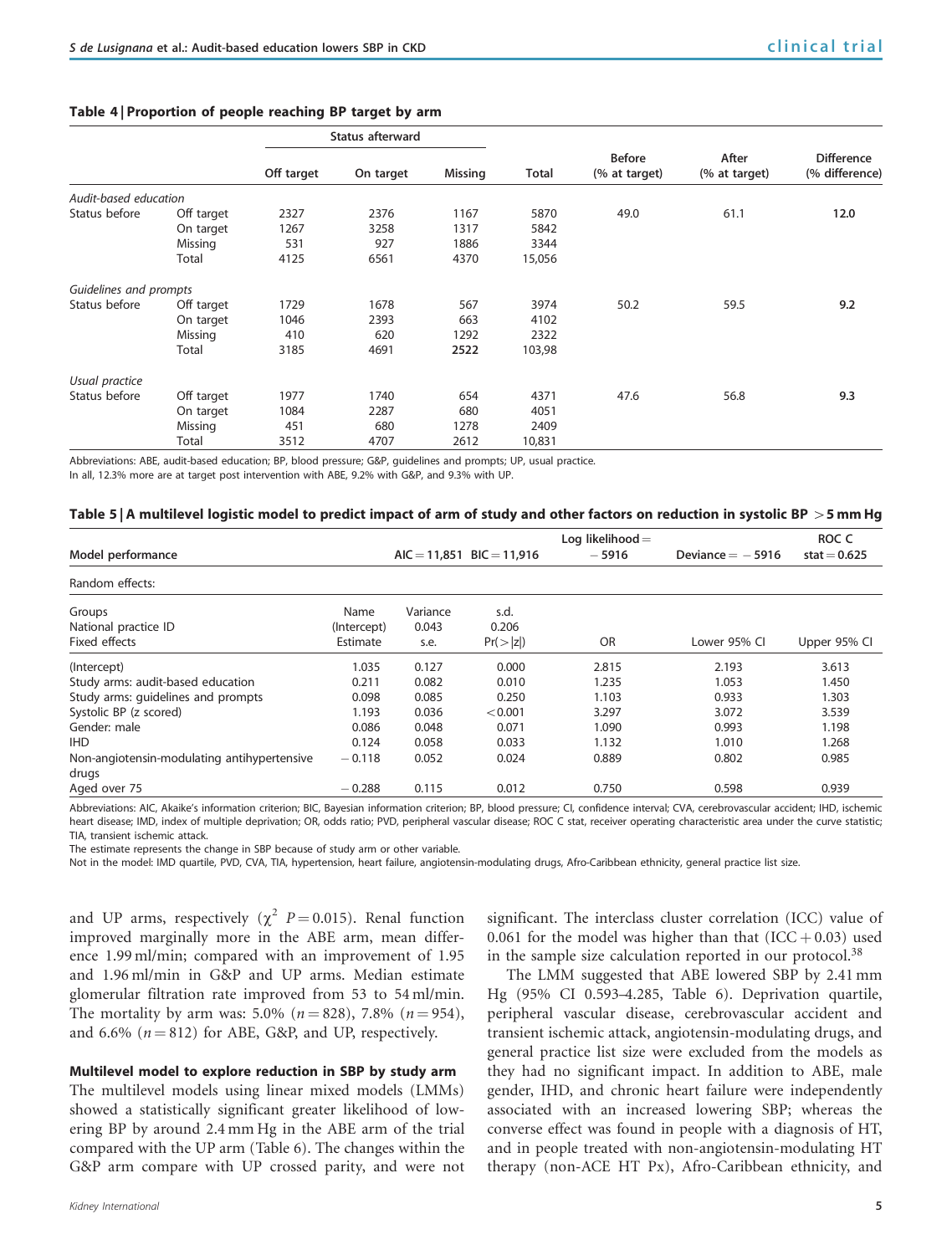<span id="page-5-0"></span>

| Table 6 A multilevel model to predict impact of arm of study and other factors on final SBP |  |  |  |
|---------------------------------------------------------------------------------------------|--|--|--|
|---------------------------------------------------------------------------------------------|--|--|--|

| Model performance                                 |                |                              |                               |                                    |              |  |  |  |
|---------------------------------------------------|----------------|------------------------------|-------------------------------|------------------------------------|--------------|--|--|--|
| $AIC = 87,638$                                    | $BIC = 87,732$ | Log likelihood<br>$=-43,806$ | <b>Deviance</b><br>$= 87,617$ | <b>REML</b> deviance<br>$= 87,612$ | $ICC = 0.05$ |  |  |  |
| Random effects                                    |                |                              |                               |                                    |              |  |  |  |
| Groups                                            | Name           | Variance<br>10.878           | s.d.<br>3.2982                |                                    |              |  |  |  |
| National practice ID<br>Residual                  | (Intercept)    | 241.097                      | 15.5273                       |                                    |              |  |  |  |
| Fixed effects                                     | Estimate       | Lower 95% CI                 | Upper 95% CI                  | s.e.                               | Pr( x  > 0)  |  |  |  |
| (Intercept)                                       | 136.565        | 134.517                      | 138.608                       | 1.063                              | < 0.001      |  |  |  |
| Study arms: audit-based education                 | $-2.408$       | $-4.285$                     | $-0.593$                      | 0.979                              | 0.012        |  |  |  |
| Study arms: guidelines and prompts                | $-0.925$       | $-2.845$                     | 0.963                         | 0.984                              | 0.329        |  |  |  |
| Previous systolic BP (z scored)                   | 2.856          | 2.558                        | 3.164                         | 0.155                              | < 0.001      |  |  |  |
| Gender: male                                      | $-1.208$       | $-1.856$                     | $-0.559$                      | 0.328                              | 0.000        |  |  |  |
| <b>IHD</b>                                        | $-0.841$       | $-1.632$                     | $-0.049$                      | 0.403                              | 0.038        |  |  |  |
| Hypertension                                      | 1.359          | 0.576                        | 2.163                         | 0.401                              | 0.001        |  |  |  |
| Heart failure                                     | $-1.651$       | $-3.117$                     | $-0.153$                      | 0.743                              | 0.026        |  |  |  |
| Non-angiotensin-modulating antihypertensive drugs | 1.245          | 0.434                        | 2.033                         | 0.409                              | 0.002        |  |  |  |
| Afro-Caribbean                                    | 2.548          | 0.635                        | 4.386                         | 0.964                              | 0.009        |  |  |  |
| Aged over 75                                      | 2.097          | 0.546                        | 3.631                         | 0.794                              | 0.008        |  |  |  |

Abbreviations: AIC, Akaike's information criterion; BIC, Bayesian information criterion; BP, blood pressure; CI, confidence interval; CVA, cerebrovascular accident; IHD, ischemic heart disease; ICC, interclass cluster correlation; IMD, index of multiple deprivation; OR, odds ratio; PVD, peripheral vascular disease; REML, restricted maximum likelihood; TIA, transient ischemic attack.

The estimate represents the change in SBP because of study arm or other variable.

Not in the model: IMD quartile, PVD, CVA, TIA, angiotensin-modulating drugs, general practice list size.

age over 75 years old. All other age bands were excluded as they had no significant influence on the model.

# **DISCUSSION**

# Principal findings

We found that practitioners exposed to the ABE intervention are more likely to achieve a greater reduction SBP in their patients with CKD than those practitioners exposed to UP; patients in the ABE arm also had a greater chance of achieving  $a > 5$  mm Hg reduction in SBP. A higher proportion of people in the ABE were changed to angiotensinmodulating antihypertensive therapy. Also, people in the ABE arm had fewer cardiovascular events and lower mortality. There was no evidence that G&P improved care or changed practice. G&P was not associated with having a significant reduction in BP. However, the differences between the arms were small, and much lower than the anticipated reduction. We also found that use of other antihypertensive therapy (i.e., which does not act on the angiotensin system) was associated with a higher SBP at the end of the trial; and being less likely to achieve  $\geq 5$  mm Hg reduction in SBP.

Across all three arms people aged over 75, of Afro-Caribbean ethnicity, those treated with other (non-angiotensin-modulating) hypertensive therapy, and with a diagnosis of HT were less likely to achieve SBP target and reduce SBP. Conversely, ABE, male gender, IHD, chronic heart failure, and larger practices were associated with a higher chance of reaching target.

The study was over-recruited, and no practices withdrew post-randomization. Generally, there was a much higher prevalence of cerebrovascular disease among people with CKD.

#### Implications of the findings

Despite widespread skepticism among practitioners as to the significance of a CKD diagnosis in older people practices continued to allow access to their records even if they did not fully participate in their study arm intervention for the duration of the study. The participant general practices appeared willing to join and maintain involvement with improvement science projects. The reduction in SBP achieved, although small, under 3 mm Hg, is likely to have a significant clinical impact at the population level. Although this reduction in SBP is small and around a third of that achieved by treatment with BP lowering therapy, it is known that at the population level a reduction of 5 mm Hg produces a reduction of about 34% in stroke and 21% in IHD.[39](#page-10-0)

The study outcomes should lead practitioners to reflect on how they treat different patient groups. People with IHD and chronic heart failure may have been perceived to be at higher risk and treated more aggressively as a result. There are large numbers of older people with HT and early CKD many of whom are female who may not be classified as high risk by many general practitioners. It is possible that clinicians were treating these people to the P4P target for HT (SBP of 145 mm Hg) ignoring their CKD.

Caution should be exercised in the interpretation of these findings because the CIs around the finding of benefit from ABE were wide. However, we have demonstrated that ABE appears to be effective in improving the proportion of people who achieve a reduction in SBP in primary care. If a similar effect is confirmed in other studies then we would be more optimistic of the effectiveness of this intervention. The use of ACE was promoted within the ABE, and it is possible that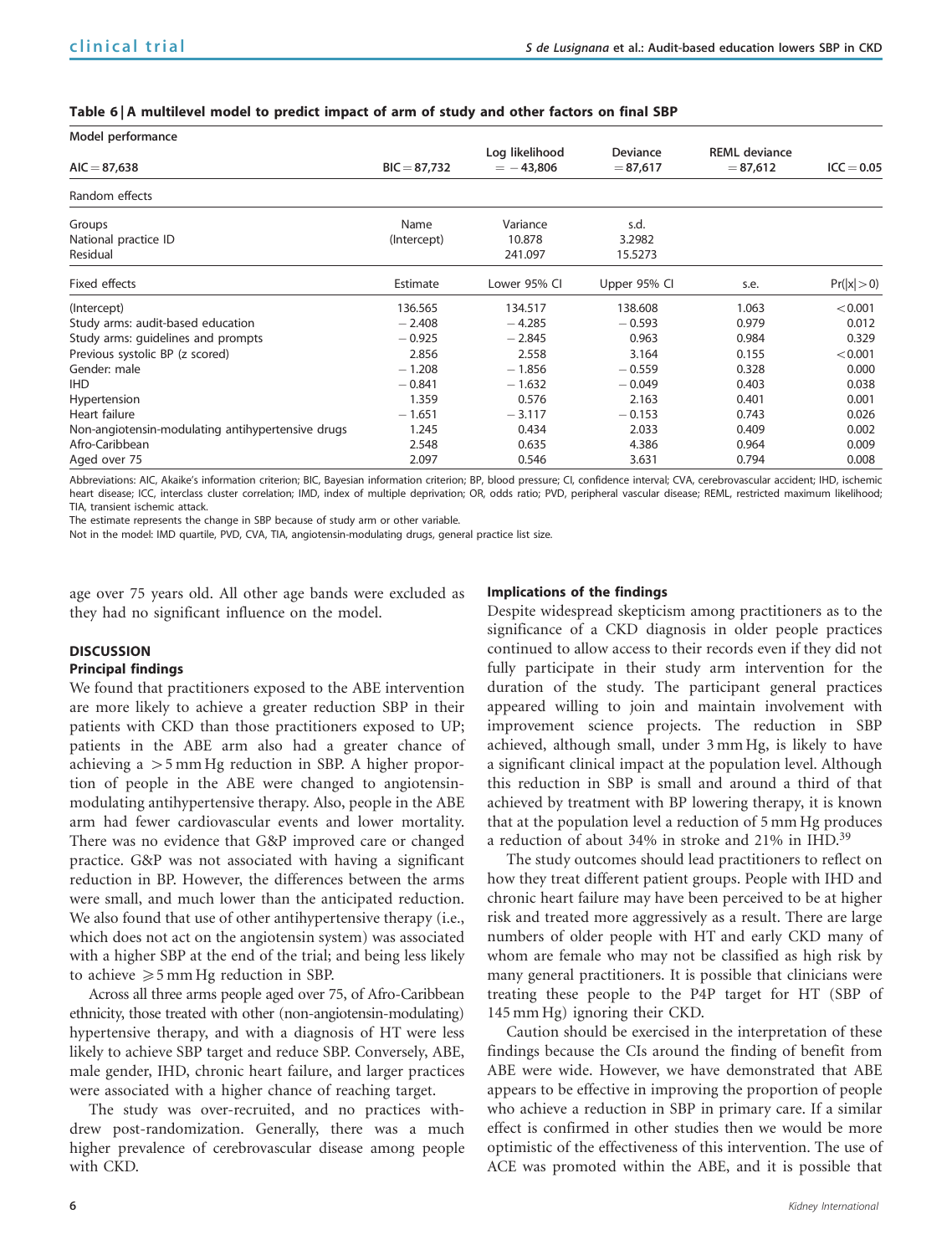accounted for the improvement in this arm of the trial. Although we noted a lower incidence of vascular events and mortality we have not demonstrated any effect related to variables rejected from the model.

ABE should be considered as an intervention by those seeking to improve quality. Sending out academic detailing in G&P did not appear to change practice. Based on these findings, it cannot be recommended as a QI strategy.

# Comparison with the literature

Although the trial set out to follow the CONSORT recommendations for randomized controlled trials<sup>[40](#page-10-0)</sup> we did not achieve an even distribution of practice characteristics, demographic, and comorbidities between study arms. Our simple block randomization led to there being differences between the study arms. In a future study, we would use allocation techniques that achieve a better baseline balance. $41$ 

The findings contrast with the findings of a study exploring the variation in incidence of renal replacement therapy. This study showed that deprivation, non-white ethnicity, diabetes, and non-achievement of P4P BP target in CKD, were predictor variables of progression to renal replacement.<sup>42</sup>

A number of other interventions to improve CKD management have been reported but these have mainly looked at their impact on referral rather than on BP management. $43$ 

ABE has many of the characteristics of an effective intervention to improve quality in primary care. It is tailored, educational, and multifaceted.<sup>[44](#page-10-0)</sup> ABE also includes some of the features of the chronic care model: principally better use of practice information systems to prepare proactive practice teams looking to engage and change their quality of service delivery.[45](#page-10-0) As more information about how to effect change becomes available, ABE may be developed further, or alternatively more likely candidates to drive change may be adopted.<sup>[46](#page-10-0)</sup>

# Limitations of the method

We did not fully implement ABE as designed. A general practitioner from the study team was not always present at the feedback meetings, although where this happened we tried to at least give individual feedback to that practice. The majority of attendees at ABE sessions were general practitioners or practice nurses from non-neighboring practices so the data were fed back to groups from practices who were meeting for the first time. No 'local queries' were run to identify individual patients requiring intervention for practices. This important aspect of the intervention was omitted as a decision of the wider study team who were concerned about the delays in ethics and in recruitment early in the study. However, this omission is likely to have lessened the effect of the intervention: a study of HT management, which compared audit-based feedback with audit plus details of patients risk achieved a greater reduction in BP in the latter group.<sup>47</sup> We could also have examined pulse pressure rather than SBP the latter may be a better predictor of progression in CKD.<sup>[48](#page-10-0)</sup>

It is possible that changes in end-digit preference in recording BP may have influenced the recording of BP<sup>49</sup> and repeated measures may result in regression to the mean;<sup>50</sup> but these effects would be expected to have an equal effect on each arm of the study. Also, the use of only two BP readings, the two furthest apart in the study period, may have resulted in a loss of fidelity compared with using more. However, this maximized the number of people we could include in the study.

Proteinuria is an independent risk factor for cardiovascular risk in CKD and an important effect modifier for intervention; incomplete recording in people with CKD meant we could not look at this as an additional variable.<sup>[51](#page-10-0)</sup>

The power of the analysis was restricted by inter-practice variation in demographics and cardiovascular comorbidity. We cannot report yet on the cost effectiveness of ABE as an intervention but are due to conduct an economic analysis.

#### Call for further research

Further studies are needed to test the effectiveness of ABE, perhaps in those people with CKD at highest risk, for example, those with proteinuria or declining renal function. It may have been better to have chosen a stepped wedge design. This would have been ethically simpler, as all arms are exposed to the same intervention components, and may have overcome some of the initial delays in recruitment.<sup>[52](#page-10-0)</sup>

# **CONCLUSIONS**

ABE is a responsive tool to feedback clinically led customized analyses to improve quality. Here we demonstrate, in the first trial of an educational intervention underpinned by information technology, its potential to improve chronic disease management in primary care. Further work is required to determine the generalizability and cost-effectiveness of this approach.

# MATERIALS AND METHODS Trial design

The quality improvement in CKD (QICKD) trial was a three-arm cluster randomized study with an intervention period of 2 years,  $38$ approved by research ethics committees and registered with a clinical trials database.<sup>[53](#page-11-0)</sup> The QICKD trial compared two QI interventions G&P and ABE, with UP.

# **Setting**

We carried out this study in UK primary care. This is a setting that lends itself to this type of research.<sup>54</sup> There is a registration-based system (patients only register with one practice). Practices are computerized and electronic patient record (EPR) systems are used almost universally at the point of care.<sup>55</sup> Repeat prescribing data are complete and electronic links to pathology labs means that test results are sent directly into practice EPR systems. The UK primary care P4P scheme rewards quality based on routinely collected data measures; this in turn has further improved data quality.<sup>56</sup> P4P was first introduced in April 2004, mainly targeted on vascular disease, with CKD domain added in 2006. The provision of a common data extraction platform for the different brands of EPR systems (MIQUEST—Morbidity Information Query and Export Syntax) make conducting this type of study more straightforward. We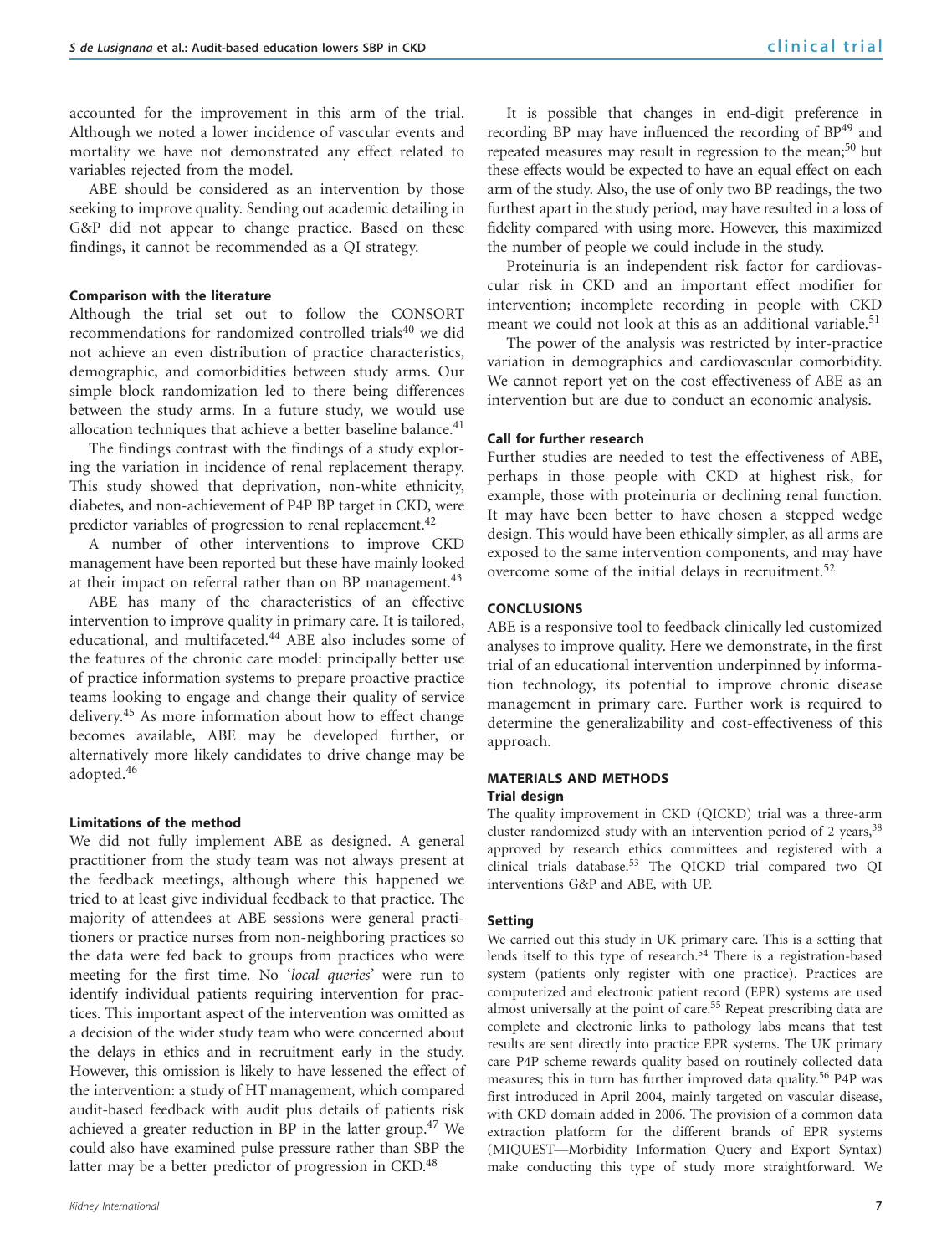became involved with CKD in collaboration with renal specialists interested in identifying people with CKD from general practice computer records.<sup>[57](#page-11-0)</sup> We demonstrated this process was valid<sup>[58](#page-11-0)</sup> and could be used to define the United Kingdom prevalence of CKD.<sup>59</sup> The reliability of the diagnosis improving after 2006 when national quality control system was put in place,<sup>60</sup> although there may be some disparity in creatinine testing.<sup>[61](#page-11-0)</sup>

#### **Participants**

The study participants were health-care professionals who managed people with CKD in the study practices. Between December 2007 and May 2008, we recruited practices that had the same EPR system for at least 5 years. Where they changed EPR system we were able to map patients from one system to the next by anonymous data linkage based on year of birth, gender, date of registration, and date of last BP recording. Two rounds of follow-up data collections were conducted after the intervention: between 1 May 2009 and 29 September 2009; and between 1 April 2010 and 29 July 2010. We defined the people with CKD as those with an estimated glomerular filtration rate of  $<$  60 ml/min (stages 3–5 CKD) based on two readings at least 90 days apart, whenever available. This fits with international guidance and smoothes the effect of creatinine fluctuation.<sup>[5](#page-9-0)</sup> We used the Modified Diet in Renal Disease fouritem equation. We restricted our analysis to the group of adults, people over 18 years old, who fulfilled these criteria between 1 July 2007 and 30 June 2008 7.29% (41,183/565,016; 95% CI 7.22–7.36%) of the registered population at the start of the study were labeled the 'CKD cases.' We included in the analysis people with CKD who had raised BP, or a diagnosis of HT, or cardiovascular comorbidities treated using antihypertensive agents.

#### Interventions

G&P involved the sending of academic detailing, $62$  printed infor-mation containing local guidelines on CKD management;<sup>[63](#page-11-0)</sup> and providing access to an information website. This was subsequently revised to the provision of national guidance following the publication of CKD guidelines by the National Institute for Health and Clinical Excellence (NICE). This intervention was designed to be typical of low cost methods used by the NHS used to prompt practitioners about quality. ABE (Box 1) was largely implemented as planned. However, we did not include 'local queries', which provide practices with lists of patients with CKD who are suboptimally managed; additionally this arm did not receive ABE in addition to G&P as originally planned, until the second year. In our protocol, we intended that ABE would be provided in addition to G&P rather than as an alternative.<sup>[38](#page-10-0)</sup>

#### Sample size/power calculation

Our intention was to recruit a sample to finish the study with 25 practices per arm. We identified practices for the study by first recruiting renal centers willing to take part in the study. This was because the G&P intervention and ABE arms required the agreement and participation of the local renal center. We identified renal centers wishing to participate in Leicester, Birmingham, Cambridge, southwest London, and Surrey and Sussex. We then recruited practices in these areas via a range of sources including through dedicated practice liaison managers, teaching practice networks, and the local Primary Care Research Networks.

The study was powered to detect  $a > 3$  mm Hg difference in SBP between the group. Using a sample data set of 30 practices, we estimated that the variation between practice means has a s.d. of 3.77 mm Hg. Assuming this sample of 30 practices to be representative of the study practices in terms of their size and number of CKD patients, we estimated that a sample size of 25 practices per intervention group was required to detect a difference of 3 mm Hg at the 5% level with a power of 80%.

#### Randomization (including blinding)

A total of 138 practices expressed interest in the project although 16 did not progress to randomization [\(Figure 2](#page-8-0)). The reasons for this were: outside the participating health service locality  $(n=3)$ ; not consented before we closed recruitment  $(n=4)$ ; withdrew prerandomization  $(n = 4)$ . Five practices were allocated to an in-depth process evaluation arm. A randomization sequence was created in Microsoft Excel. As practices were recruited a centralized recruitment list was appended on a weekly basis and practices assigned a unique sequential study number. Newly recruited practices were then allocated to each of the three study arms at random in blocks of nine. Once each successive block was filled, the practices were informed of their allocation. Once the total study practice cohort recruitment was completed 10 practices from each arm were randomly allocated per study arm to become questionnaire practices. These practices received questionnaires about their confidence and competence in managing CKD. They were not included in this analysis. Investigators were blinded to the study arm allocation during analysis, and arms were designated by a number within the database.

#### Data

We extracted data from general practice EPR systems using MIQUEST[64](#page-11-0) and aggregated the data using well-established methods.[65](#page-11-0) We have made our data dictionary, an online lookup tool, which lists every variable extracted online, publicly available.<sup>66</sup>

From within the total population  $(N = 951,764)$ , we identified deaths and leavers from the practices  $(n = 109,701, 11.5%)$  and excluded them from the study ([Figure 2\)](#page-8-0).

We report the completeness of recording of study variables (Supplementary data file), demographics, and key comorbidities. Demographics include: age, index of multiple deprivation score,<sup>[67](#page-11-0)</sup> and ethnicity by study arm. We mapped ethnicity codes to the National Statistics  $5+1$  categories using a mapping process developed in-house.<sup>[68](#page-11-0)</sup> We additionally captured any coding suggestive of African-Caribbean ethnicity as this group has a special correction factor in the formula used to estimate kidney function.<sup>69</sup> We also record the proportion of people at baseline with diabetes having corrected miscoding, and misdiagnosis; $^{70}$  $^{70}$  $^{70}$  as the thresholds for SBP are different for those with diabetes. We also report the prevalence of five other cardiovascular co morbidities: IHD, HT, chronic heart failure, peripheral vascular disease, and cerebrovascular disease.

### **Outcomes**

We report the effect of the intervention arm, compared with UP and other likely predictor variables on reduction in SBP over the period of the study. We compared the earliest BP measure in the first year of the study with the latest recorded in the last. We checked to see if there was any difference in the time interval between the earliest and latest SBP reading by arm, reporting median and interquartile range.

We used 'Z-score' to transform BP. This is a standard methodology for transforming a continuous variable by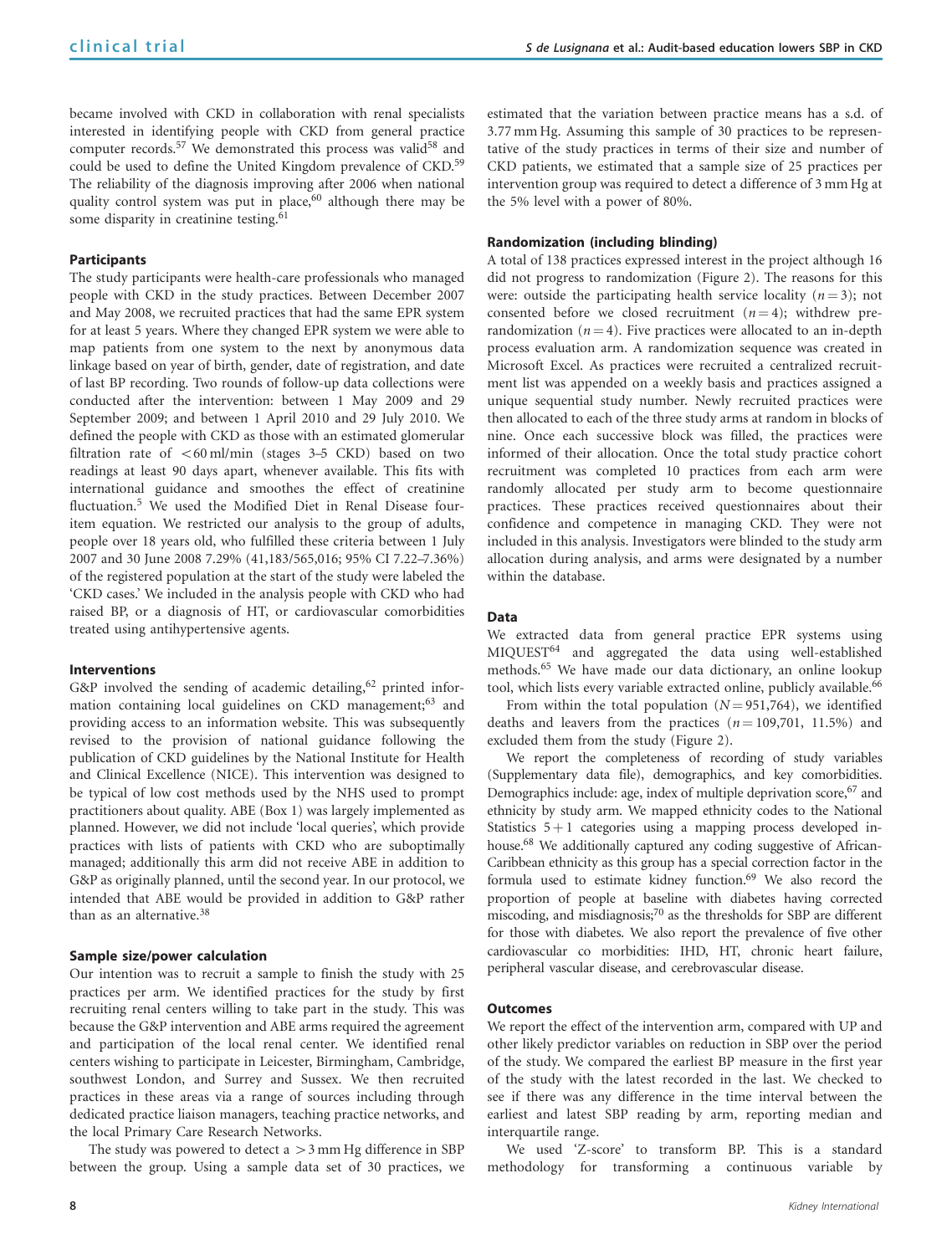<span id="page-8-0"></span>

Figure 2 | CONSORT (2010) flow diagram of practice recruitment and exclusion in the quality improvement in chronic kidney disease (QICKD) trial. SBP, systolic blood pressure.

 $(x-mean(x))/s.d.(x)$ . The resultant variable has a mean of zero and a s.d. of 1; making SBP more readily combined with variables with binary values. We also reported incident cases of cardiovascular disease and HT, and any change in renal function as measured using estimate glomerular filtration rate.

#### Statistical methods

We report data using the mean and s.d. and s.e.m. where appropriate. For non-normally distributed data, we report the median and interquartile range. We quote prevalence as a percentage of the population aged 18 years and over with 95% CIs. We used Pearson's  $\chi^2$  to report any differences in the proportion of people in each study arm.

The secondary outcome measure is a binary outcome, whether a patient achieved the target BP according to NICE guidelines<sup>[63](#page-11-0)</sup> or a reduction of  $\geq 5$  mm Hg we implemented a simple multilevel logistic regression model,<sup>[71](#page-11-0)</sup> using ORs as a measure of effect size.

We developed multilevel models using LMMs fitted using restricted maximum likelihood; we applied our models to the whole study arm with CKD and paired BPs. These models were used to explore the influence of the study arms whilst controlling for age, deprivation, sex, ethnicity, diabetes, and cardiovascular disease and differences in practice size between arms. Our approach included checking for collinearity between variables. This approach was adopted instead of the originally planned analysis of variance because of difference in baseline characteristics between the study arms in particular in the age–sex distribution. These baseline

differences included a difference in practice size, which we have included in the analysis, as this might affect quality achievement.<sup>72</sup>

The LMM looked at the impact of potential predictor variables on reduction of SBP. These LMM were developed using R Statistical package software 2.14 [\(www.r-project.org\)](www.r-project.org) with the *lme4* add in.<sup>73</sup> By default, *lme4* fits the model using restricting maximum likelihood. Across all arms of the trial, patients were nested within their general practice using a random intercept. Model selection was performed following Maindonald and Braun's approach, which aims to maximize the log likelihood, by backward stepwise elimination of variables.[74](#page-11-0) We used Markov Chain Monte Carlo methods to estimate the 95% credible interval for the estimates obtained by this method; these are broadly similar to confidence intervals, and we report them as such.

# **DISCLOSURE**

SdeL led the expert reference group for the development of the Quality and Outcomes Framework (QOF) CKD indicator. A P4P chronic disease management program. Subsequently lead author for NHS Employers/British Medical Association Frequently Asked Questions about CKD, now in its third edition; and General Practitioner Advisor to NICE for CKD indicator. Funding to write three articles and give two invited conference lectures in last 5 years. HG was an expert advisor to QOF, co-author CKD FAQs, honoraria for lectures to General Practitioners. AT co-authored CKD frequently asked questions. NT was deputy on NICE clinical guideline development group for CKD guidance 2008. Funding to write eight articles and develop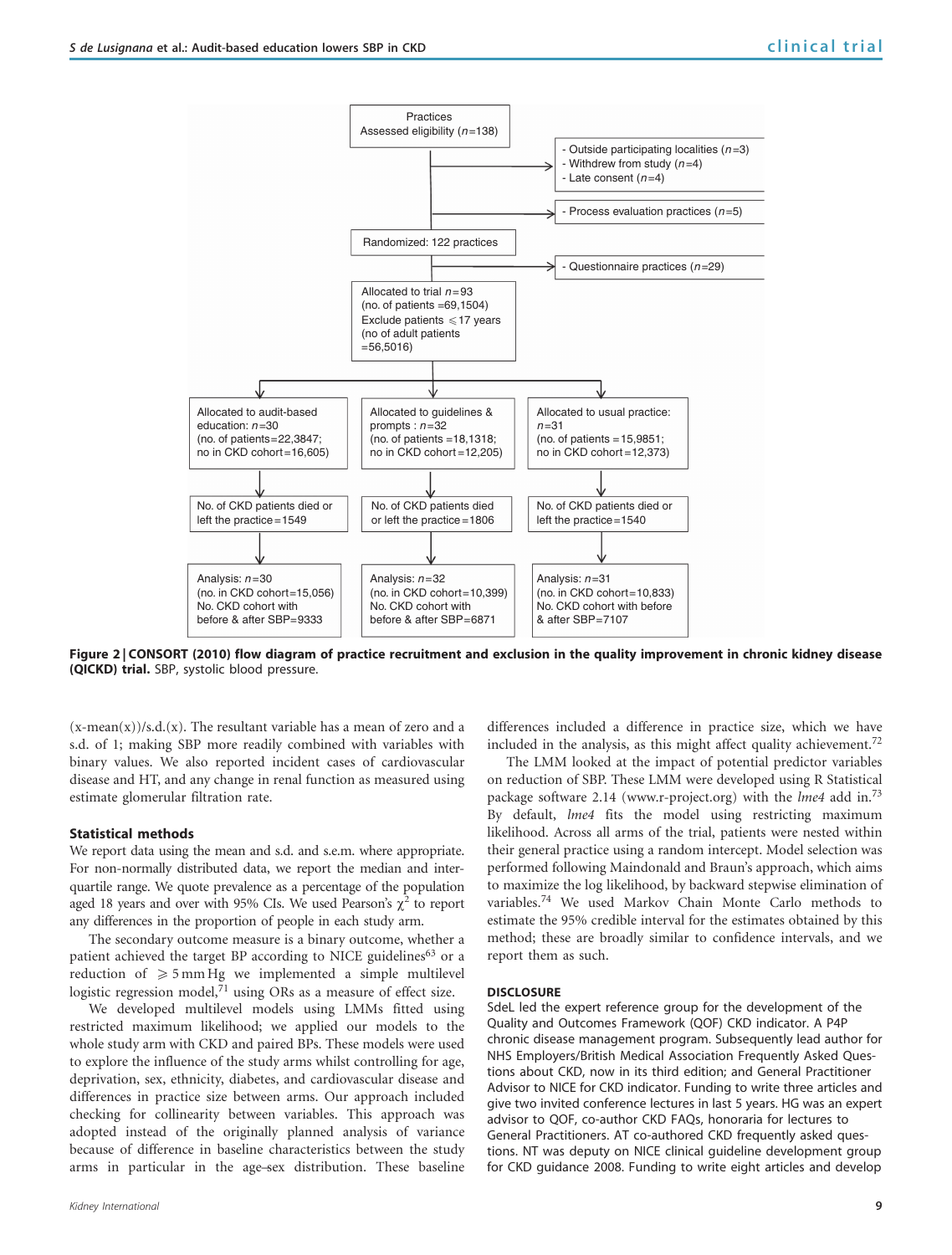<span id="page-9-0"></span>on-line learning materials for early management of CKD in last 5 years. KH co-authored for NHS Employers/British Medical Association Frequently Asked Questions about CKD, now in its third edition; Member of NICE CKD clinical guideline develop group; Honoraria received for lectures to General Practitioners on CKD. The remaining authors declared no competing interests.

#### ACKNOWLEDGMENTS

The following patients and practices contributed to the study. Bernie Stribling initially, then Jo Moore, project managers. Gabreilla Gomez (GG) for initial support with the application. Michael Nation (MN) Director Kidney Research UK for input into the initial protocol development and support throughout the study. Nigel Hague, who wrote all the initial study data extraction queries and attended some ABE workshops. Azhar Farooqi for leadership of the northern ABE; Iain Crinson for methodological advice for the process evaluation; Fiona Reid for statistical support and Andre Ring for data collection. Nigel Mehdi and Mark Bradley of Mehdi-Ward for their assistance with setting up the database and assistance with databases upload and query utilities; Antonios Ntasioudis who worked extensively with the project data. This work was funded by the Health Foundation and Edith Murphy Trust; National Institute for Health Research (NIHR) research portfolio supported participant practices; Edith Murphy Foundation. The Joint Research Office at St George's, University of London and St George's Healthcare Trust for supporting the application and sponsorship of the research.

#### AUTHOR CONTRIBUTIONS

SdeL conceived the idea for a smaller scale trial of ABE as a QI intervention in CKD with GG. Worked with NM, to develop the final successful funding application. Lead author for the protocol, supported HG with the ethics application. PI, strongly engaged in all parts of the trial and the lead author of the final write-up. HG worked with the principal investigator to develop initial funding application, co-authored protocol, led ethics application, senior study investigator strongly engaged in all parts of the trial, and made significant contribution to papers. SJ assisted with overall design of the analysis plan. Supervision and direction of the final analysis for this paper and conducted some of the analyses; including the development of the multilevel models. A significant contribution to the papers. TC worked with the principal investigator to design the data set and queries, led data analysis team, organized, and developed the academic input into ABE and made significant contribution to papers. JvV conducted much of the data processing and contributed to the design of the database and data handing methods. Conducted the block randomization. Some basic descriptive results for the analysis and supporting SJ in developing and testing the multilevel models. AT is an active member of the study team throughout. Assistance with recruitment, ABE in the south of England. Major input into the process evaluation, and the reliability of the interventions.

Contribution to the analysis and papers. NT is an active member of the study team throughout. Recruited and liaised with participating practices in southern localities, organized, and ran ABE interventions in southern localities, reviewed manuscript. NJ is an active member of the study team throughout. Recruited and liaised with participating practices in northern localities, organized, and ran ABE

interventions in northern localities, reviewed manuscript and contributed to final write-up. OD contributed as a member of the local study team, using clinical knowledge to interpret and quality assure study findings and outputs. IR active member of the study team throughout. Assistance with recruitment, ABE in the south of England. Contribution to the analysis and papers. AM extensive assistance with the statistical review and response to reviewers'

comments. KH worked with the principal investigator to develop initial funding application, co-authored protocol, senior study investigator strongly engaged in all parts of the trial, and made significant contribution to papers. SdeL is the guarantor for this paper. The Joint Research Office of St George's, University of London and St George's Healthcare Trust were the research sponsors. They fulfilled the role of the sponsor as required to submit an NHS research ethics application ensuring that the research team had appropriate arrangements in place. We are able to make available the table of results used to carry out the analysis reported in this paper.

# SUPPLEMENTARY MATERIAL

Table S1. Data collection dates from participating practices. Table S2. Number of practices, total population, and mean list for study joiner, deaths and leavers and questionnaire and process evaluation practices.

Table S3. Proportion of practice population complete data. Table S4. Proportion of practice population with records in the key diagnostic and management variables.

Table S5. Proportion of chronic kidney disease (CKD) cases with records in the key diagnostic and management variables.

Table S6. Population mean age by arm of study, and mean deprivation index.

Table S7. Population ethnicity by study arm.

Table S8. Prevalence of common cardiovascular comorbidities by study arm in the trial practices.

Table S9. Ethnicity recording in the adult population in the trial practices.

Table S10. a-b Baseline characteristics of the chronic kidney disease (CKD) cohort.

Table S11. a-d Incidence of hypertension by study arm and for the chronic kidney disease (CKD) cohort by study arm.

Table S12. a-b Renal function recording.

Table S13. Change in renal function (measured as estimate glomerular filtration rate (eGFR)) between study arms.

Table S14. Incident cases of cardiovascular disease by study arm for the population and chronic kidney disease (CKD) cases.

Table S15. a–d Change to taking an angiotensin-modulating antihypertensive medicine.

Table S16. a–c Death and leavers.

Table S17. Difference in time between first and last blood pressure (BP) reading by arm of study.

Table S18. a–d Absolute change in systolic blood pressure (SBP).

Table S19. Baseline characteristics of each study arm population.

Table S20. a–b Change in diastolic blood pressure (BP).

Table S21. a–b Change in pulse pressure.

Table S22. Multilevel model using pulse pressure as an alternative primary outcome measure.

Table S23. a-b Sensitivity/missing values-simulation of patients achieving a reduction of 5 mm Hg in systolic blood pressure. Supplementary material is linked to the online version of the paper at <http://www.nature.com/ki>

#### **REFERENCES**

- 1. Levin A. The need for optimal and coordinated management of CKD. Kidney Int Suppl 2005; 99: S7-10.
- 2. Gomez GB, de Lusignan S, Gallagher H. Chronic kidney disease: a new priority for primary care. Br J Gen Pract 2006; 56: 908-910.
- Herget-Rosenthal S, Quellmann T, Linden C et al. Management of advanced chronic kidney disease in primary care—current data from Germany. Int J Clin Pract 2006; 60: 941-948.
- 4. Eriksen BO, Ingebretsen OC. The progression of chronic kidney disease: a 10-year population-based study of the effects of gender and age. Kidney Int 2006; 69: 375–382.
- de Lusignan S, Tomson C, Harris K et al. Creatinine fluctuation has a greater effect than the formula to estimate glomerular filtration rate on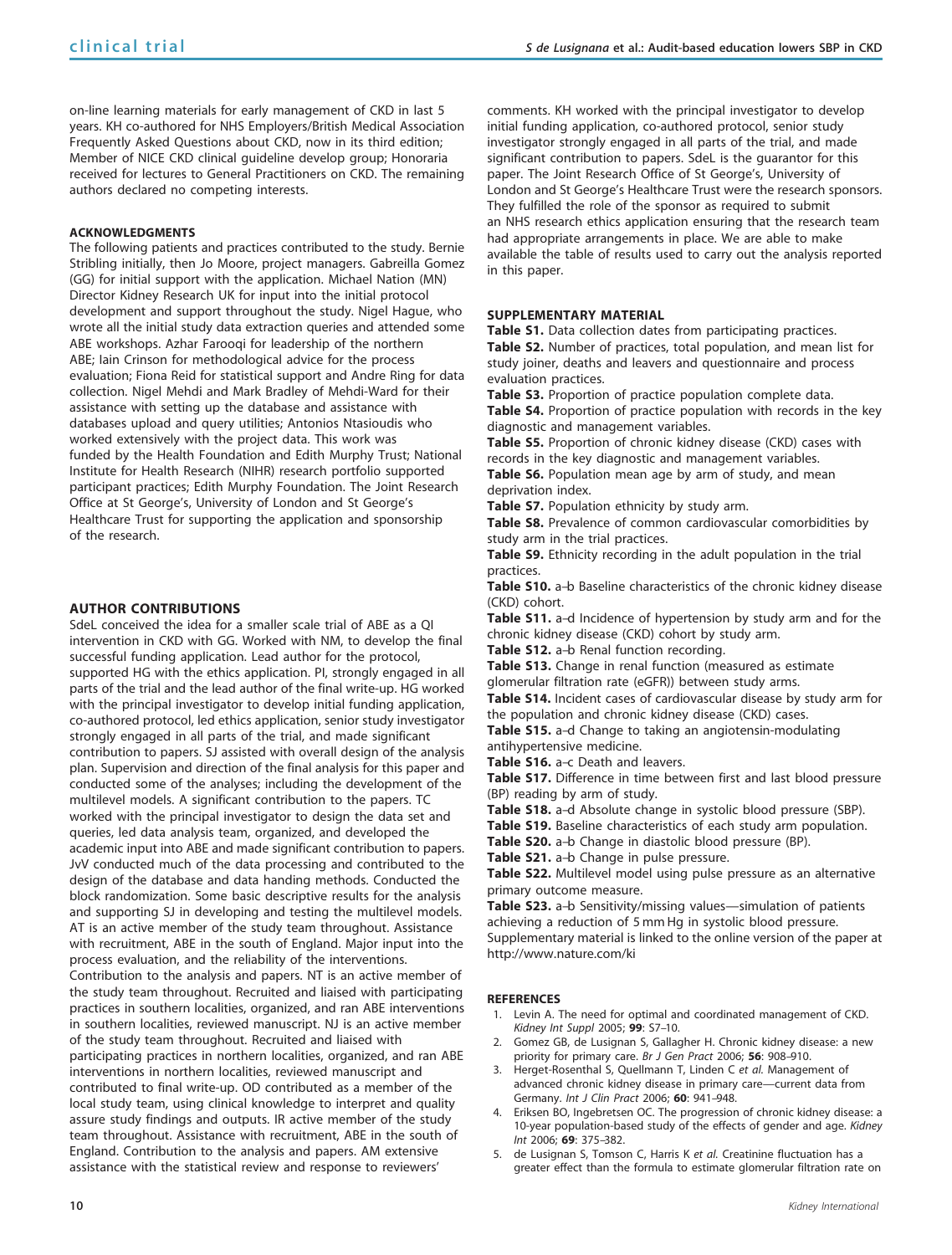<span id="page-10-0"></span>the prevalence of chronic kidney disease. Nephron Clin Pract 2011; 117: c213–c224.

- 6. O'Seaghdha CM, Hwang SJ, Upadhyay A et al. Predictors of incident albuminuria in the Framingham Offspring cohort. Am J Kidney Dis 2010; 56: 852–860.
- 7. Bruce MA, Beech BM, Crook ED et al. Association of socioeconomic status and CKD among African Americans: the Jackson Heart Study. Am J Kidney Dis 2010; 55: 1001–1008.
- 8. Jolly SE, Burrows NR, Chen SC et al. Racial and ethnic differences in mortality among individuals with chronic kidney disease: results from the Kidney Early Evaluation Program (KEEP). Clin J Am Soc Nephrol 2011; 6: 1858–1865.
- Al-Qaoud TM, Nitsch D, Wells J et al. Socioeconomic status and reduced kidney function in the Whitehall II Study: role of obesity and metabolic syndrome. Am J Kidney Dis 2011; 58: 389-397.
- 10. Bae EH, Lim SY, Cho KH et al. GFR and cardiovascular outcomes after acute myocardial infarction: results from the Korea acute myocardial infarction registry. Am J Kidney Dis 2012; 59: 795–802.
- 11. Levey AS, Astor BC, Stevens LA et al. Chronic kidney disease, diabetes, and hypertension: what's in a name? Kidney Int 2010; 78: 19–22.
- 12. Keith DS, Nichols GA, Gullion CM et al. Longitudinal follow-up and outcomes among a population with chronic kidney disease in a large managed care organization. Arch Intern Med 2004; 164: 659–663.
- 13. Glynn LG, Buckley B, Reddan D et al. Multimorbidity and risk among patients with established cardiovascular disease: a cohort study. Br J Gen Pract 2008; 58: 488–494.
- 14. Herzog CA, Asinger RW, Berger AK et al. Cardiovascular disease in chronic kidney disease. A clinical update from Kidney Disease: Improving Global Outcomes (KDIGO). Kidney Int 2011; 80: 572–586.
- 15. Weiss JW, Johnson ES, Petrik A et al. Systolic blood pressure and mortality among older community-dwelling adults with CKD. Am J Kidney Dis 2010; 56: 1062–1071.
- 16. Jafar TH, Stark PC, Schmid CH et al. AIPRD Study Group. Progression of chronic kidney disease: the role of blood pressure control, proteinuria, and angiotensin-converting enzyme inhibition: a patient-level metaanalysis. Ann Intern Med 2003; 139: 244–252.
- 17. Go AS, Chertow GM, Fan D et al. Chronic kidney disease and the risks of death, cardiovascular events, and hospitalization. N Engl J Med 2004; 351: 1296–1305.
- 18. Gallagher H, de Lusignan S, Harris K et al. Quality-improvement strategies for the management of hypertension in chronic kidney disease in primary care: a systematic review. Br J Gen Pract 2010; 60: e258-e265.
- 19. Richards N, Harris K, Whitfield M et al. Primary care-based disease management of chronic kidney disease (CKD), based on estimated glomerular filtration rate (eGFR) reporting, improves patient outcomes. Nephrol Dial Transplant 2008; 23: 549–555.
- 20. Klebe B, Irving J, Stevens PE et al. The cost of implementing UK guidelines for the management of chronic kidney disease. Nephrol Dial Transplant 2007; 22: 2504–2512.
- 21. Couser WG, Remuzzi G, Mendis S et al. The contribution of chronic kidney disease to the global burden of major noncommunicable diseases. Kidney Int 2011; 80: 1258–1270.
- 22. Crinson I, Gallagher H, Thomas N et al. How ready is general practice to improve quality in chronic kidney disease? A diagnostic analysis. Br J Gen Pract 2010; 60: 403–409.
- 23. Giles PD, Fitzmaurice DA. Formula estimation of glomerular filtration rate: have we gone wrong? BMJ 2007; 334: 1198-1200.
- 24. Winearls CG, Lamb EJ. Chronic kidney disease: the CKD-EPI equation to estimate GFR-better alchemy? Nat Rev Nephrol 2011; 7: 127–128.
- 25. Navaneethan SD, Nigwekar SU, Sehgal AR et al. Aldosterone antagonists for preventing the progression of chronic kidney disease. Cochrane Database Syst Rev 2009; CD007004.
- 26. Sharma P, Blackburn RC, Parke CL et al. Angiotensin-converting enzyme inhibitors and angiotensin receptor blockers for adults with early (stage 1 to 3) non-diabetic chronic kidney disease. Cochrane Database Syst Rev 2011; CD007751.
- 27. Strippoli GF, Bonifati C, Craig M et al. Angiotensin converting enzyme inhibitors and angiotensin II receptor antagonists for preventing the progression of diabetic kidney disease. Cochrane Database Syst Rev 2006; CD006257.
- 28. Black C, Sharma P, Scotland G et al. Early referral strategies for management of people with markers of renal disease: a systematic review of the evidence of clinical effectiveness, cost-effectiveness and economic analysis. Health Technol Assess 2010; 14: 1–184.
- 29. Fink HA, Ishani A, Taylor BC et al. Chronic Kidney Disease Stages 1–3: Screening, Monitoring, and Treatment [Internet]. Agency for Healthcare Research and Quality (US): Rockville, MD, USA, 2012.
- 30. de Lusignan S. An educational intervention, involving feedback of routinely collected computer data, to improve cardiovascular disease management in UK primary care. Methods Inf Med 2007; 46: 57–62.
- 31. de Lusignan S, Hague N, Brown A et al. An educational intervention to improve data recording in the management of ischaemic heart disease in primary care. J Public Health (Oxf) 2004; 26: 34-37.
- 32. de Lusignan S, Belsey J, Hague N et al. Audit-based education to reduce suboptimal management of cholesterol in primary care: a before and after study. J Public Health (Oxf) 2006; 28: 361-369.
- 33. Forsetlund L, Bjørndal A, Rashidian A et al. Continuing education meetings and workshops: effects on professional practice and health care outcomes. Cochrane Database Syst Rev 2009; CD003030.
- 34. Jamtvedt G, Young JM, Kristoffersen DT et al. Audit and feedback: effects on professional practice and health care outcomes. Cochrane Database Syst Rev 2006; CD000259.
- 35. Francis JJ, Stockton C, Eccles MP et al. Evidence-based selection of theories for designing behaviour change interventions: using methods based on theoretical construct domains to understand clinicians' blood transfusion behaviour. Br J Health Psychol 2009; 14(Pt 4): 625–646.
- 36. Gardner B, Whittington C, McAteer J et al. Using theory to synthesise evidence from behaviour change interventions: the example of audit and feedback. Soc Sci Med 2010; 70: 1618-1625.
- 37. Hysong SJ. Meta-analysis: audit and feedback features impact effectiveness on care quality. Med Care 2009; 47: 356-363.
- de Lusignan S, Gallagher H, Chan T et al. The QICKD study protocol: a cluster randomised trial to compare quality improvement interventions to lower systolic BP in chronic kidney disease (CKD) in primary care. Implement Sci 2009; 4: 39.
- 39. Law M, Wald N, Morris J. Lowering blood pressure to prevent myocardial infarction and stroke: a new preventive strategy. Health Technol Assess 2003; 7: 1–94.
- 40. Ivers NM, Taljaard M, Dixon S et al. Impact of CONSORT extension for cluster randomised trials on quality of reporting and study methodology: review of random sample of 300 trials, 2000-8. BMJ 2011; 343: d5886.
- 41. Raab GM, Butcher I. Balance in cluster randomized trials. Stat Med 2001; 20: 351–365.
- 42. Dhoul N, de Lusignan S, Dmitrieva O et al. Quality achievement and disease prevalence in primary care predicts regional variation in renal replacement therapy (RRT) incidence: an ecological study. Nephrol Dial Transplant 2011; 27: 739–746.
- 43. Stevens P, de Lusignan S, Farmer C et al. Engaging primary care in CKD initiatives: the UK experience Submitted for publication NDT Nephrol Dial Transplant 2012; 27: iii5–11.
- 44. Hulscher ME, Wensing M, van Der Weijden T et al. Interventions to implement prevention in primary care. Cochrane Database Syst Rev 2001; CD000362.
- 45. Bodenheimer T, Wagner EH, Grumbach K. Improving primary care for patients with chronic illness. JAMA 2002; 288: 1775-1779.
- 46. Weir MC, Ryan R, Mayhew A et al. The Rx for Change database: a first-inclass tool for optimal prescribing and medicines use. Implement Sci 2010; 5: 89.
- 47. Mitchell E, Sullivan F, Grimshaw JM et al. Improving management of hypertension in general practice: a randomised controlled trial of feedback derived from electronic patient data. Br J Gen Pract 2005; 55: 94–101.
- 48. Arulkumaran N, Diwakar R, Tahir Z et al. Pulse pressure and progression of chronic kidney disease. J Nephrol 2010; 23: 189-193.
- 49. Mo R, Omvik P, Lund-Johansen P. The Bergen Blood Pressure Study. Estimated prevalence of postural hypotension is influenced by the alerting reaction to blood pressure measurement. J Hum Hypertens 1994; 8: 171–176.
- 50. Alsanjari ON, de Lusignan S, van Vlymen J et al. Trends and transient change in end-digit preference in blood pressure recording: studies of sequential and longitudinal collected primary care data. Int J Clin Pract 2012; 66: 37–43.
- 51. van der Velde M, Matsushita K, Coresh J et al. Lower estimated glomerular filtration rate and higher albuminuria are associated with all-cause and cardiovascular mortality. A collaborative meta-analysis of high-risk population cohorts. Kidney Int 2011; 79: 1341-1352.
- 52. Mdege ND, Man MS, Taylor Nee Brown CA et al. Systematic review of stepped wedge cluster randomized trials shows that design is particularly